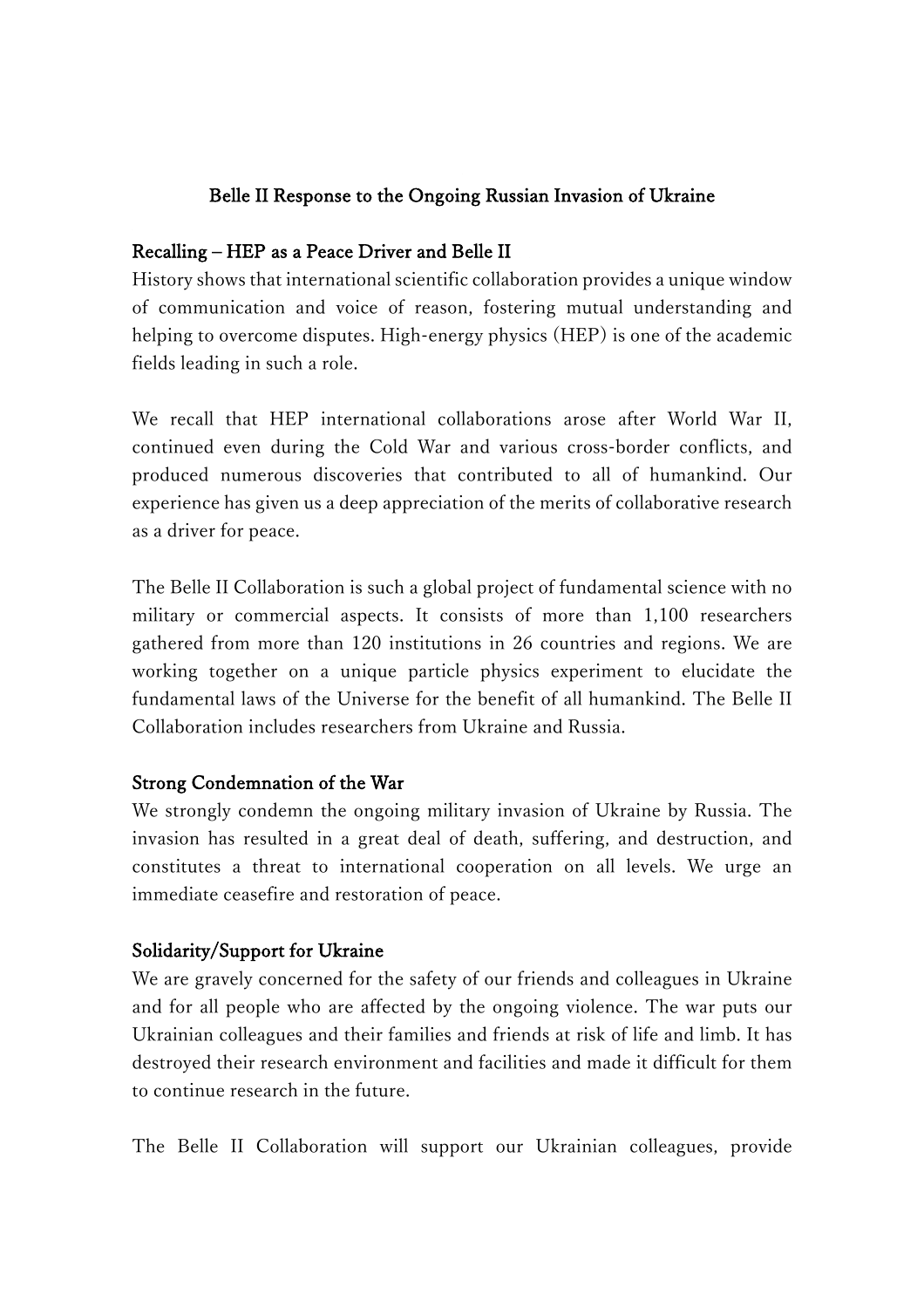temporary shelter and a research environment, help them resume research as soon as possible, and ensure their continued participation in the experiment. We also support Ukrainian colleagues who belong to institutes outside Ukraine.

## Collaboration with Russian Scientists

While we strongly condemn the invasion of Ukraine by the Russian government, we appreciate the scientific contributions of individual researchers from Russian institutes and the funding that they have received. We respect their invaluable contributions over many years since the time of the Belle experiment. In particular, the Russian colleagues lead the development, construction, and operation of the calorimeter and muon subsystems, as well as physics analyses in a variety of areas. The Belle II experiment relies heavily on their contributions, talents, and expertise both in operation and analysis.

While we were disappointed by the letter signed by leaders of Russian institutes in support of the war, we also admire the courage of many Russian researchers who openly reject and even actively protested against the war. Some of them left the country and are in a difficult situation both personally and professionally.

# KEK-DG Statement

We support the statement by the KEK Director General on March 11, which strongly urged an immediate ceasefire, expressed deep concerns about the impact of the war on academic development, and emphasized the continuation of the KEK efforts to provide support to all members of our community connected to Ukraine or Russia.

# Division and Unity

We are deeply concerned about the continuation of the war and about the possible development of additional conflicts if the situation deteriorates. We believe that, particularly in such times, we must stand united as a global scientific community. Particle physics is a non-military, non-economic area that fosters cooperation across boundaries of country, race, religion, culture, language, and ideology. Cooperation and open communication are a necessary ingredient in the effort to make a more peaceful world and end the current war. By contrast, sanctions against individual Russian researchers due to actions of their government can only cause division and be counterproductive in both the short and long terms.